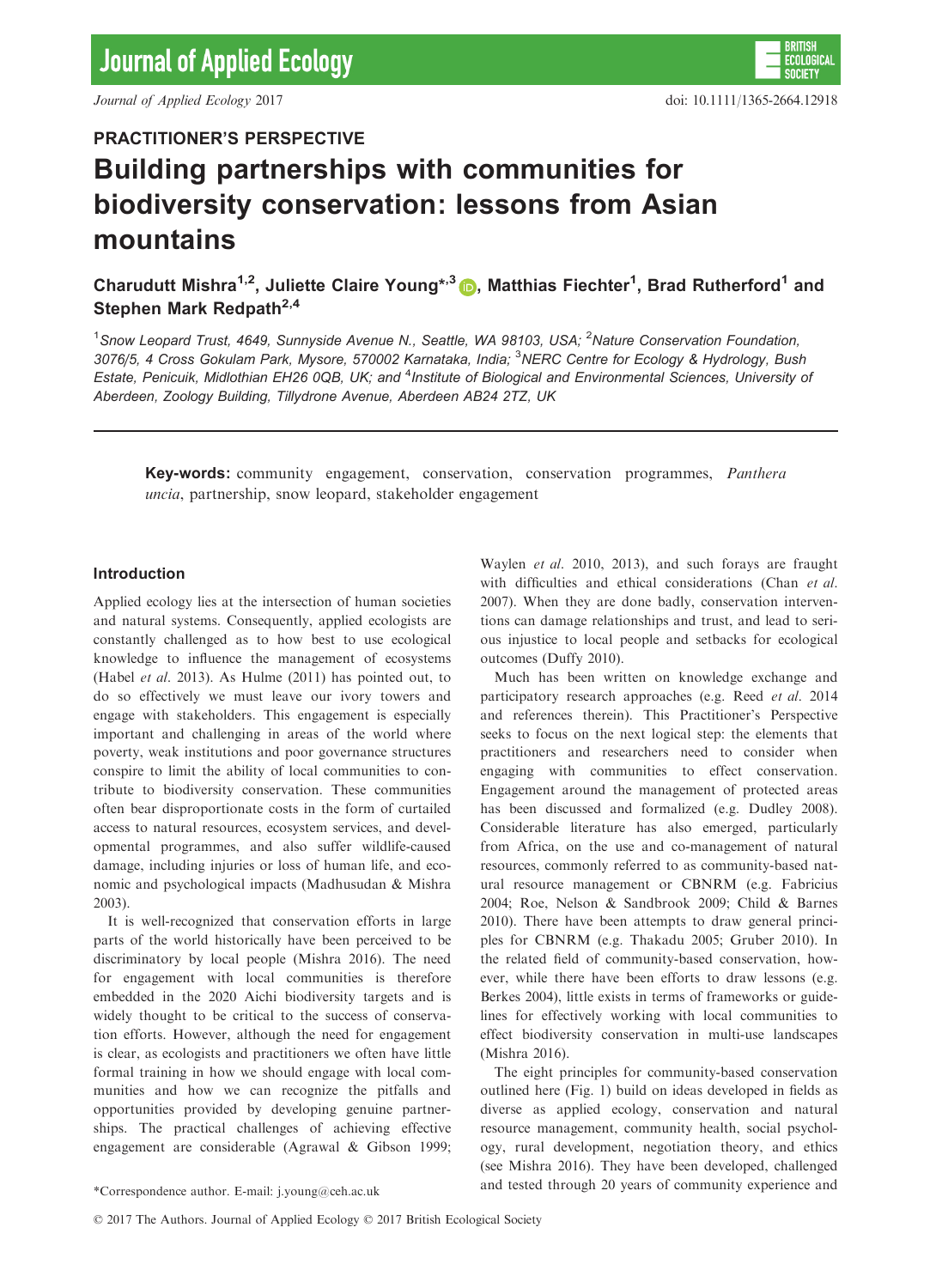

Fig. 1. The eight PARTNERS principles for effective community-based programmes: Presence, Aptness, Respect, Transparency, Negotiations, Empathy, Responsiveness, and Strategic support (Mishra 2016).

our own research on the endangered snow leopard Panthera uncia and its mountain ecosystems, in South and Central Asia. We suspect that with contextual adaptations, their relevance for applied ecologists and practitioners may be universal.

## Study system

The work of the Snow Leopard Trust and its partner organizations, the Nature Conservation Foundation (India), Snow Leopard Conservation Foundation (Mongolia), Snow Leopard Foundation (Kyrgyzstan), Snow Leopard Foundation (Pakistan), and Shan Shui (China), has been spread over Asia's important snow leopard habitats. Snow leopards have a tendency to kill livestock, and communities can bear a heavy cost from these depredation events (Mishra et al. 2016; Mishra, Redpath & Suryawanshi 2016). As a consequence, snow leopards often suffer from retribution killing across their range. We sought to develop programmes with communities, so that conditions for wild snow leopards and their prey were improved, whilst the impact of predation by snow leopards on pastoralists' livelihoods was minimized, leading to a cessation in retribution killing (Mishra et al. 2003). The objective therefore was to build partnerships with communities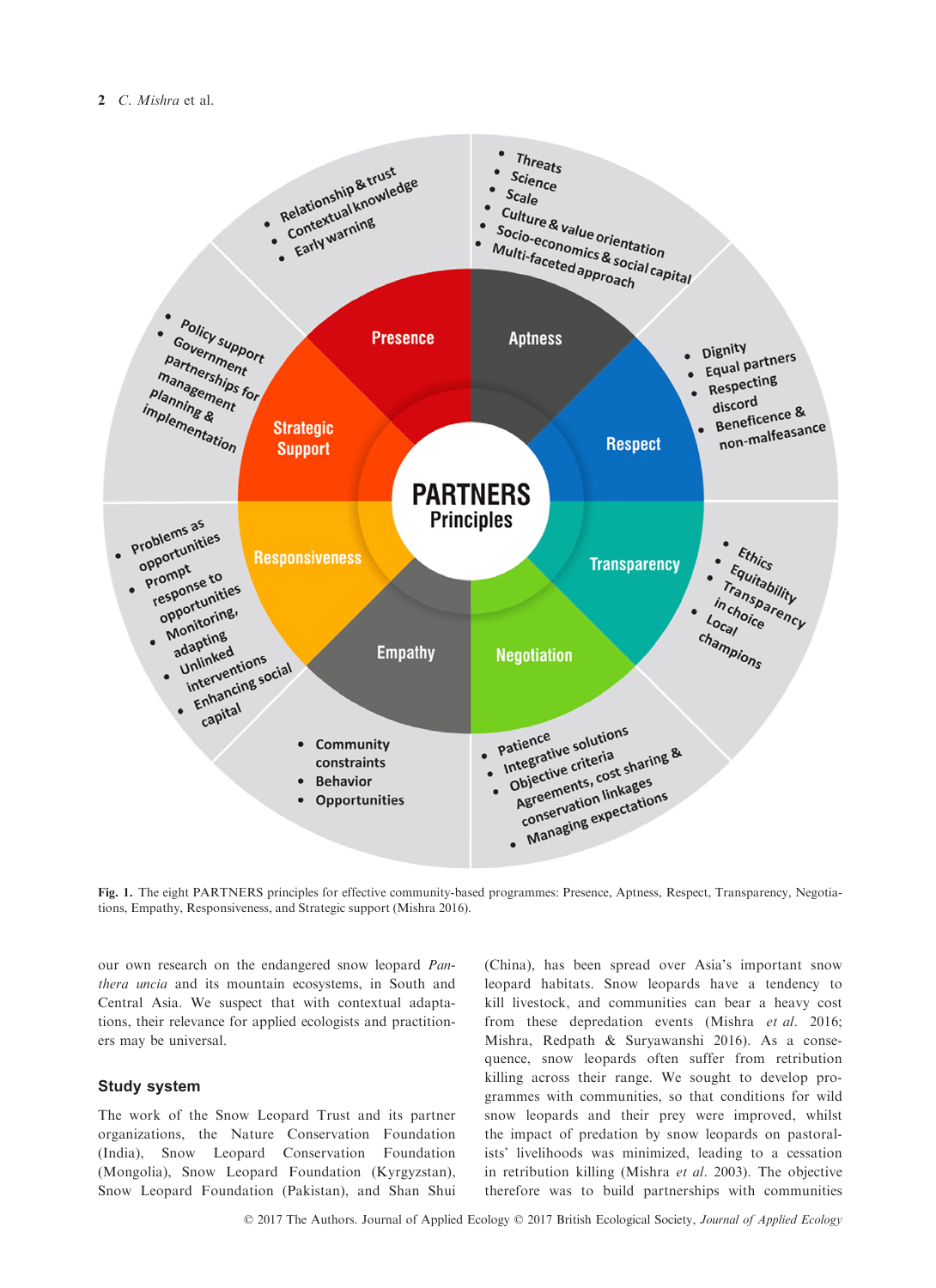to improve both biodiversity and social outcomes. We use the term community to denote a hamlet or village, a collection of individuals or households who identify themselves as a group, live in the same area, and share systems of local resource use, traditions and governance (Mishra 2016). The principles outlined here were arrived at through personal reflection and conceptualization by one of us (CM) who started applied research in snow leopard landscapes in 1996, piloted and implemented community-based efforts in the Indian Himalaya since 1998, and has closely worked with and advised field teams in the other four countries since 2008. The authors have been collaborating with each other and with our range-country partner teams. Our community-based work and the formalization of these principles have been influenced by our research findings as well as literature from diverse fields including applied ecology, conservation and natural resource management, community health, social psychology, rural development and negotiation theory (e.g., Fisher, Ury & Patton 1991; Karp 1996; Portes 1998; Colman 1999; Cohen 2001; Smutko 2005; Jones & Wells 2007; Atlee et al. 2009; Gerdes & Segal 2011; Gambrill 2012; Mishra 2016).

## The 'PARTNERS' principles

The development of effective engagement with communities can be a daunting task. We provide a set of eight general principles that should be considered when working in such situations, characterized by the acronym 'PARTNERS' (Fig. 1, Table 1).

#### 'PRESENCE' OF PRACTITIONERS IN THE LOCAL COMMUNITY

Effective community-based programmes rely on strong and resilient relationships between practitioners and local people. These relationships are built through sustained presence in the field, not occasional meetings and workshops. Sustained presence helps generate trust, useful contextual knowledge, acts as an early warning system to identify and tackle new and emerging issues, and increases the support for conservation programmes by local communities. People often choose to participate in such programmes not just for personal gain, but because of the relationships with practitioners and with the programme through long-term contact. Failure to invest the time and effort involved in long-term relationship-building can lead to limited community support. In an Eastern Himalayan region, for example, in the absence of such presence and relationship building, we were unsuccessful in starting programmes that could have obviously benefited communities, while in other sites, similar programmes were readily embraced by communities who were familiar with us (Mishra 2016). Likewise, many communities where people had initially appeared reluctant, came forward to develop conservation partnerships with us over time as we built relationships with them. Even when a relationship is established, if people are pushed for urgent decisions or action without sufficient trust in the practitioners, this is usually a deal-breaker in community-based efforts.

It is of course impossible to be present everywhere. However, in our experience, having a base in a relatively large community in the focal landscape, combined with periodic visits to other communities, has been useful in building strong relationships. Training and hiring individuals drawn from local communities helps strengthen local presence, bringing in more knowledge, and adding value to the team, but this does not absolve the practitioner from the need for immersion in the communities.

## THE 'APTNESS' OF SPECIFIC COMMUNITY-BASED INTERVENTIONS

Conservation interventions must address specific threats to biodiversity, and need to be developed in a way that is appropriate for the local community and local conditions. This means considering the inherent complexity of communities (Waylen et al. 2010), and asking whether the interventions are: (i) founded on a scientific understanding of the problem and designed to address the problem at the appropriate scale, (ii) sensitive to local knowledge and cultures, (iii) sensitive to gender equity and other universal values to the extent possible, and (iv) tailored to the local socio-economy, social capital and available skill sets. For example, if wild prey populations are limited by excessive livestock grazing (e.g. Mishra et al. 2004), having better anti-poaching efforts is unlikely to elicit an increase in their abundance. Or, while trophy hunting may be successfully implemented in an Islamic community with a strong tradition of hunting such as in Northern Pakistan (Nawaz et al. 2016), it would be highly inappropriate to propose it in a Buddhist area where wildlife is protected out of a sense of religious duty (Li et al. 2014).

In one of our programme areas, due to the nature of our interventions and the society in question, women from the local communities remained peripheral to the programme for many years despite our efforts. Our research showed that women had relatively negative attitudes towards wild carnivores compared to men (Suryawanshi et al. 2014). We then specifically initiated Snow Leopard Enterprises in the region, our handicrafts programme aimed mainly at women (Bayarjargal et al. 2016).

Similarly, it is important that a clear role is identified for the entire community or its representatives and not just for those directly involved. We have achieved this by having multiple interventions within a community, or having elements in the intervention that can benefit the entire community (e.g. microcredit, community development fund, etc.). It is also useful to recognize that this is a partnership and considering alternative solutions together may ultimately deliver better outcomes rather than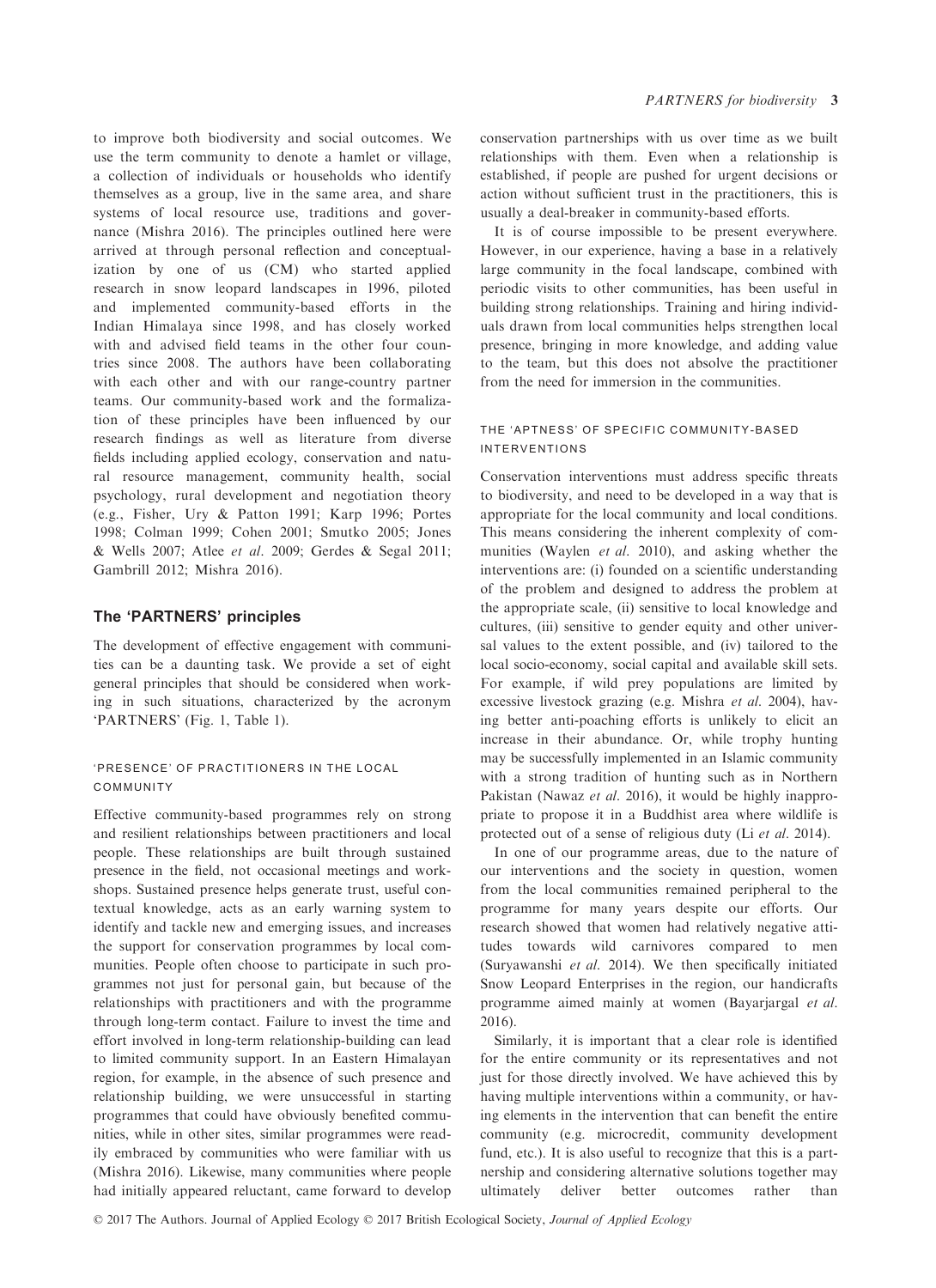## 4 C. Mishra et al.

Table 1. Lessons learned from the development of PARTNERS principles over 20 years of fieldwork. Each of the eight principles is characterized here through Do's and Don'ts

| <b>PARTNERS</b><br>principle | Do                                                                                                                                                                                                                                                                                                                                                                                                                                                                                                                                                                                          | Don't                                                                                                                                                                                                                                                                                                                                                                                  |
|------------------------------|---------------------------------------------------------------------------------------------------------------------------------------------------------------------------------------------------------------------------------------------------------------------------------------------------------------------------------------------------------------------------------------------------------------------------------------------------------------------------------------------------------------------------------------------------------------------------------------------|----------------------------------------------------------------------------------------------------------------------------------------------------------------------------------------------------------------------------------------------------------------------------------------------------------------------------------------------------------------------------------------|
| Presence                     | Build strong relationships with local people through<br>sustained field presence and immersion                                                                                                                                                                                                                                                                                                                                                                                                                                                                                              | Forget that people's emotions can be as or more<br>important than other motives                                                                                                                                                                                                                                                                                                        |
| Aptness                      | Train and hire local people in the team<br>Assess rather than assume threats to biodiversity<br>Design and evaluate contextually appropriate<br>interventions to address specific threats<br>Be aware of gender issues in community and team<br>Reach out to the majority of the community, but work<br>with relatively small groups<br>Invest in social capital                                                                                                                                                                                                                            | Ignore social and cultural contexts when<br>implementing programmes<br>Focus solely on programme participants<br>forgetting to build in a role for the entire<br>community in the intervention portfolio<br>Create new groups within the community for<br>programme operations, instead of traditional<br>ones<br>Focus solely on community land for landscape<br>species conservation |
| Respect                      | Treat community members with respect<br>Seek to create an equal partnership<br>Engage in open and honest communication<br>Take note of societal divisions and individual differences<br>within the community                                                                                                                                                                                                                                                                                                                                                                                | View local communities as recipients of aid or<br>providers of services<br>Use societal divisions and individual differences<br>within the community to advance the<br>conservation agenda                                                                                                                                                                                             |
| Transparency                 | Disclose your purpose and clearly communicate goals<br>Reiterate your aims of beneficence and non-malfeasance<br>Maintain transparency whenever making choices, such<br>as the selection of households for a pilot intervention, or<br>hiring of community members as programme staff<br>Interact with a broad set of community members, not just<br>leaders or local programme coordinators                                                                                                                                                                                                | Withhold information from communities.<br>especially about potential negative impacts of<br>interventions<br>Make decisions and choices without consulting<br>the community<br>Hire local champions as paid programme staff                                                                                                                                                            |
| Negotiations                 | Employ transparent, objective criteria or fair standards in<br>negotiations with communities<br>Discuss potential interventions individually with community<br>members before formal negotiation with the community<br>Involve community members in the design of interventions<br>Record details and nuances of a community-based intervention<br>through written agreements<br>Include mechanisms that allow to revisiting and making<br>changes to signed agreements<br>Build in incentives and tangible stakes<br>Bring third-party mediation if negotiations are not moving<br>forward | Haggle or bargain for a bigger piece of the pie<br>Push the community to make urgent decisions<br>Withhold information<br>Walk away from the community if negotiations<br>are not moving forward                                                                                                                                                                                       |
| Empathy                      | Try to look at issues from the community's perspective<br>Take both rational and emotional aspects into account<br>when making decisions<br>Make the effort to increase our capability for empathy<br>Assume that most community members - like most other<br>people – are decent and intelligent                                                                                                                                                                                                                                                                                           | Forget that our own behaviour can often be<br>irrational or irresponsible<br>Walk away because of perceived inaction on<br>part of the community, rather than catalyzing<br>action                                                                                                                                                                                                     |
| Responsiveness               | Monitor threats, interventions and impact<br>Adapt and improve interventions whenever possible or<br>necessary<br>Help communities when they have urgent needs unrelated to<br>biodiversity<br>Look for ways to assist communities in biodiversity unrelated<br>needs with interventions that are linked to biodiversity                                                                                                                                                                                                                                                                    | Assume that threats and priorities remain stable<br>Forget that problems are opportunities to<br>improve conservation interventions<br>Make promises and create expectations that one<br>cannot keep<br>Get directly involved in biodiversity-unlinked<br>interventions if the team lacks the necessary<br>expertise                                                                   |
| Strategic<br>support         | Collaborate proactively with government officials and share<br>expertise<br>Facilitate cooperation and communication between various<br>government sectors<br>Act as a bridge between local communities and wildlife managers<br>Compromise and reconcile, while being prepared to oppose the<br>government when warranted                                                                                                                                                                                                                                                                  | View the government as anathema for<br>community-based conservation<br>Assume there is no role for the practitioner in<br>policy formulation, management planning and<br>implementation                                                                                                                                                                                                |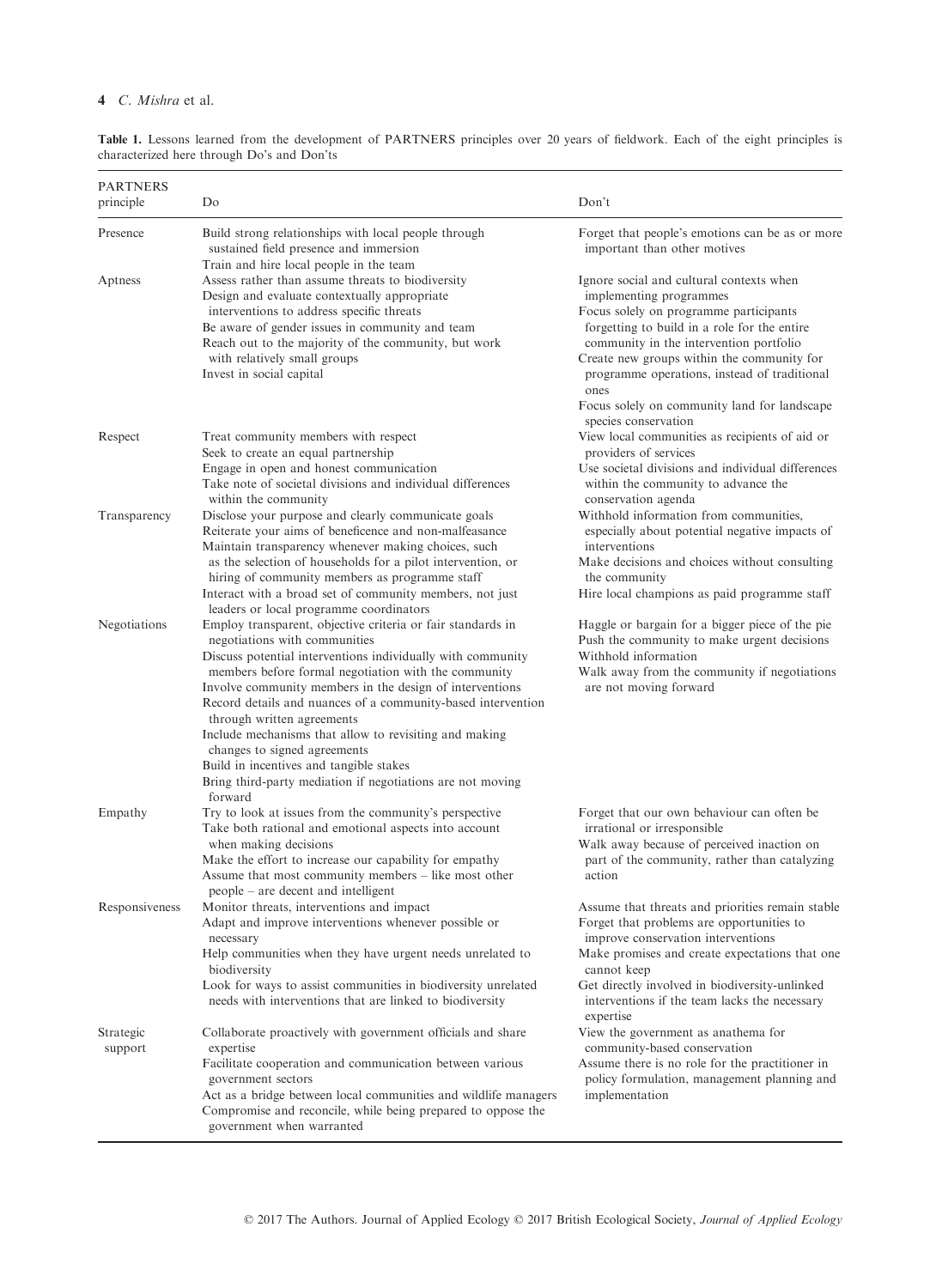implementing one-sided solutions, however strong the views of the communities or practitioners on what should be done. Collaborative generation of knowledge with active participation of and information sharing with community members on relevant issues (such as understanding spatio-temporal variation in wildlife caused damage and identifying most affected families) can be very helpful in developing shared knowledge and shared solutions.

One of the challenges for community-based interventions is how to scale up when effective interventions need to be contextually appropriate. Acknowledging that specific solutions that are applicable everywhere are unlikely can encourage the testing of new interventions, critically evaluating ongoing interventions, accepting shortcomings and adaptively evolving programmes.

# A RELATIONSHIP THAT VIEWS THE COMMUNITY WITH DIGNITY AND 'RESPECT', AND INTERACTIONS BASED ON BENEFICENCE AND NON-MALFEASANCE

Interactions with local people must be fair, honest and respectful, and local communities need to be viewed as equal and autonomous partners rather than receivers of aid. In one case, a community in Western Himalayas that had been partnering with us for more than a decade suddenly and surprisingly decided not to renew its conservation agreement. It turned out that during earlier discussions, our team members had ended up communicating that if the community members were not interested in renewing the agreement, we could choose to work with another community in the region. This negotiation tactic to hasten a decision from them had made the community members feel disrespected. Although over the next few months we managed to salvage the situation and our partnership with this community is now nearing two decades, the fact that this community considered discontinuing a long-lasting programme due to perceived disrespect was an important lesson for us.

Respect is not simply about external conduct and civility, but the practitioners' psychological orientation towards local communities, which can, knowingly or unknowingly, have a considerable influence on behaviour. The challenge lies in seeing the dignity of local people even when their behaviour may seem unethical or illegal (e.g. killing a snow leopard). If our stance makes us view local communities as the recipient of aid in the interaction, there will be no equality in the partnership. This is a problem, as the very starting point of pragmatic, community-based conservation is the pursuit of fairness (Mishra 2016). It is helpful, and even humbling, to consider that in many ways, the communities are the main provider in this interaction, in the form of their potential support for biodiversity conservation that we are seeking.

It is important to be aware of local divisions and disputes within and between local communities as these can have unintended consequences. However, using any such divisions and disputes within the community for promoting conservation is both unethical and counter-productive in the long term. Similarly, practitioners need to be especially aware that any real or perceived factionalism, discrimination or favouritism can be very damaging. More generally, beneficence and non-malfeasance form important guidelines of any community-based work (Gambrill 2012).

## 'TRANSPARENCY' IN INTERACTIONS WITH LOCAL COMMUNITIES

Transparency implies disclosure about our goals and purpose. It is the practitioner's responsibility to clearly outline the shared conservation objectives, norms and rules of interventions, the roles and responsibilities of all involved, why choices are made and what their potential effects may be – including any weaknesses or uncertainty. Community members must be provided with opportunities either in a group or individually to seek explanations and share their advice and misgivings regarding the programmes. Such transparency ensures that the community makes choices collectively and based on transparent and equitable community systems. As part of a transparent approach it is equally important to openly consider failures with communities as well, so that lessons can be learned and approaches adapted.

When choices are to be made, such as which households would be involved in a pilot programme, or whom from the local community should be hired to support or coordinate the conservation effort, it is important to make those choices transparently. Ideally, the choices should not be made by the practitioner but collectively involve community representatives.

More often than not, the disproportionate influence of one or more individuals (or 'champions') from the community is behind the successful implementation of interventions at the community level. There is often the temptation to hire such individuals as a convenient shortterm arrangement, but this is not usually a good idea. The potential positive influence of local champions on the community tends to erode when financial compensation for their time and effort gets involved, even if entirely legitimate.

# INTEGRATIVE 'NEGOTIATIONS' WITH LOCAL COMMUNITIES AND INTERVENTIONS BASED ON FORMAL AGREEMENTS AND LINKAGES

Effective negotiation regarding the intervention between the community and the practitioner is central to community-based conservation efforts. Positional bargaining, a common form of negotiation where both parties start from relatively extreme opposing points and find a mutually acceptable solution, can be ineffectual and harm the relationship between communities and practitioners.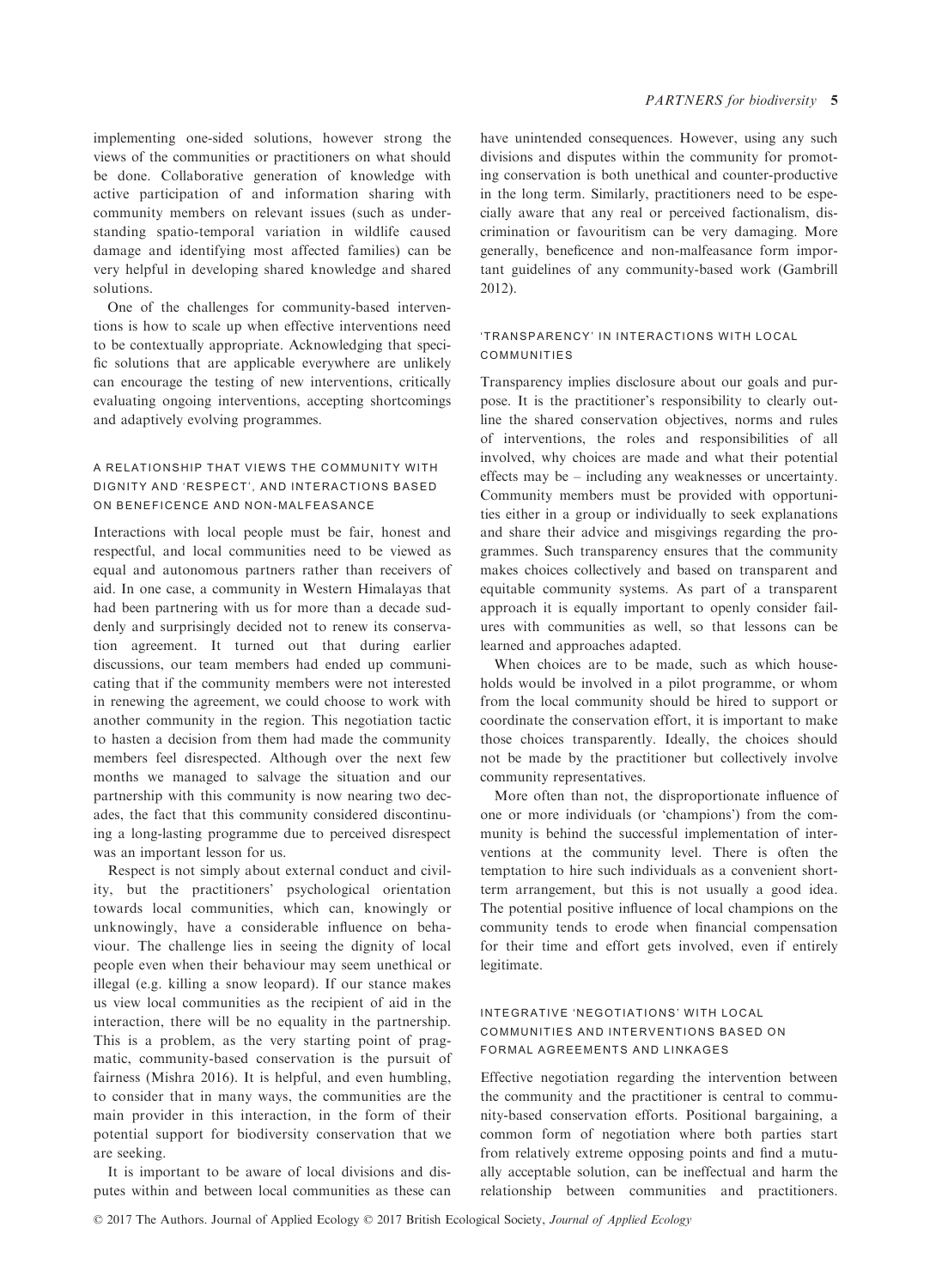Positional bargaining may also be unethical, as it usually involves withholding information (Fisher et al. 1991). A better option is to take an integrative approach by sharing information, having truthful and open communication, and focussing on the interests of the parties rather than their positions. Such negotiation also promotes peoples' ownership over any intervention. The resilience of partnerships and interventions relies heavily on the extent to which people feel ownership over the design and implementation of the interventions. In the absence of integrative negotiations, and, therefore, ownership, community members may feel predisposed to increasing immediate return instead of considering future costs and benefits.

We have found it helpful to discuss the intervention ideas individually with key community members before making formal proposals and initiating negotiations with the entire community. Discussing ideas individually with people who are expected not to be supportive can also be beneficial to get insights on the concerns and opposition one might face, and how to address them, thereby better preparing the practitioner for negotiations. Some of the ideas obtained in this way can make the intervention more apt, help generate support and promote ownership, especially amongst people whose inputs have been sought in advance.

While in standard negotiations, walking away may make sense if the best potential agreement is poorer than the Best Alternative to a Negotiated Agreement (BATNA), in community-based conservation, this is often not a desirable option. If there is no agreement, further communication and relationship building must continue. There will still be situations when the negotiations do not move forward despite effort, time and communication. Under such situations, third-party mediation, for example by a respected member from another community in the same region, may be useful. Finally, innovation and site specificity are valuable in negotiations.

When there is broad agreement on the need and scope of any intervention, clear identification and distribution of responsibilities and regulations is essential. Written signed agreements help formalize the system, ensure tangible financial stakes for the community and increase ownership towards the programmes. Such agreements, written in a positive tone and emphasizing incentives, should also include pre-agreed mechanisms to respond to breaches and instances of conservation unfriendly behaviour that the programme is designed to address.

# THE ABILITY TO VIEW PROBLEMS, CONSTRAINTS AND OPPORTUNITIES FROM THE COMMUNITY'S PERSPECTIVE WITH A HIGH LEVEL OF 'EMPATHY'

Empathy is one of the most critical requirements for effective community engagement. It involves the perception and understanding of the ideas, cultures and emotional state of others (Gerdes & Segal 2011). Empathy enables researchers to view the situation from the perspective of the community and helps understand that while conservation may be critical for us, it may play a very minor part in the thinking of local people. Empathy can help guide us in gauging what kind of interventions would be more effective in a given situation and gives us a better understanding of why things that may at first be bewildering, irrational or irresponsible, get done – or don't – in a particular way. Our ability to empathize with local people and vice versa can be increased through immersion in a community, enabling relationships to become more accommodating, generous, patient and understanding.

# THE ABILITY TO ADAPTIVELY IMPROVE THE PROGRAMMES AND ADDRESS EMERGING PROBLEMS AND OPPORTUNITIES WITH A HIGH LEVEL OF 'RESPONSIVENESS' AND CREATIVITY

Timely and creative responsiveness is necessary because of the constant change in conservation opportunities and threats. Such change also brings opportunities for strengthening both the interventions and the relationship with the community. The relationship building with communities takes time, and practitioners must not push to start interventions before trust is built. However, once the community appears ready to initiate an intervention, this must be done quickly.

Learning while implementing community based efforts is important as it allows for course corrections, and, therefore monitoring is an important element of responsiveness. Furthermore, evidence for the effectiveness of community-based programmes in achieving biodiversity outcomes remains limited, hence the pressing need for monitoring and evaluation.

Conservation practitioners will often need to respond to requests pertaining to important community needs, such as education and healthcare that are not linked directly with biodiversity conservation. How to respond in such situations? While there is no clear answer, practitioners can consider the associated costs and benefits, and examine a few aspects while making decisions. For example, how serious is the problem or the need? If it is serious enough to have overwhelming effects on the ability of community members to participate in conservation programmes, or if serious humanitarian issues are involved, it could definitely be considered. For example, our teams chose to assist communities with emergency relief and rehabilitation when an earthquake caused massive destruction in China, or when a *dzud* (severe winter) killed large numbers of livestock in Mongolia, or when floods caused damage in parts of India and Pakistan (Mishra 2016). One useful consideration – neither not sufficient, nor always appropriate – is to assess whether the problem or the needs are chronic or episodic. Agreeing to assist the community with episodic issues unrelated to biodiversity is sometimes critically important from a humanitarian perspective (e.g. during a dzud or a flood) and could also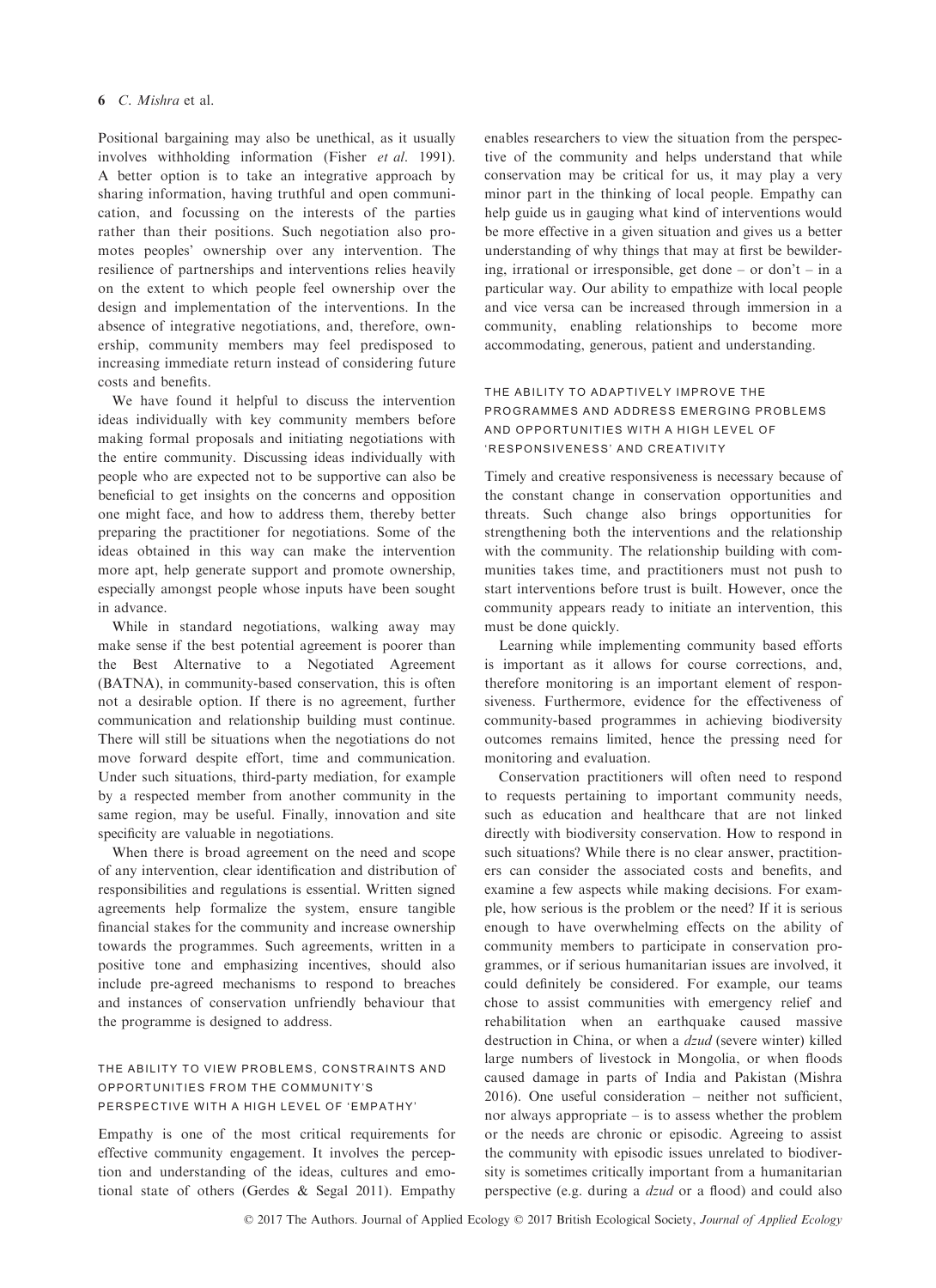help strengthen the relationship substantially. Deciding how to respond is more difficult when the problem is chronic, like, for example, inadequate access to healthcare for the communities. Multiple issues become important in those instances and need to be clarified with the community, including the seriousness and resource needs of the issue, our expertise (or lack of it), and the risk of creating undue expectation. Managing expectations is an important part of community-based conservation. Biodiversity unlinked programmes can especially create expectations amongst community members that the conservation practitioner will not be able to fulfil. Such expectations are easier to manage in communities with whom the practitioner has a mature, long-term partnership. Finally, biodiversity unlinked interventions that lead to greater enhancement of skills and social capital could be viewed preferentially compared to those that don't.

## 'STRATEGIC SUPPORT' TO INCREASE THE RESILIENCE AND REACH OF COMMUNITY-BASED CONSERVATION EFFORTS

Community-based conservation is embedded within larger socio-economic settings such as global economic pressures and national and local development agendas. Even at the local and regional levels, the role of governments remains integral. To strengthen the role of local communities in conservation, it is essential to work closely with governments to create supportive governmental processes and structures. These need to facilitate decisions that better balance economic development needs with those of biodiversity, and strengthen the voice of communities in such decision making. This requires changes in policy, including the greater integration of different policy sectors, appropriate management planning and implementation, a stronger legal system in support of community-based conservation, and the involvement of practitioners in policy planning and implementation. Such involvement can help highlight conservation needs and possible solutions, and catalyse collaborative multi-sectorial efforts for biodiversity and human welfare. Partnering strategically with the government can also improve the resilience and sustainability of community-based efforts.

In our view, conservation is about finding the common ground between the need to protect biodiversity and the need for development and prosperity. By generating strategic support of the government, we improve the chances of tilting the balance in negotiations in favour of biodiversity. Nevertheless, working with governments can be frustrating, with policies being ignored, laws being circumvented or broken by the very same bodies that are responsible for creating, implementing, or upholding them. In some cases, therefore, practitioners need to both collaborate with and oppose the government when warranted in the interest of biodiversity conservation. Good diplomacy and negotiation skills can help traverse this delicate path.

## Final remarks

Our ability to apply our ecological knowledge to improve the management of biodiversity and natural resources is in large part dependent on the way we interact with local communities across the world. In most cases, it is not appropriate or realistic to simply impose science or policies and legislation onto communities. A more effective approach is likely to come from genuine long-term engagement, built on mutual respect and trust. In the Tost Mountains of Mongolia, for example, when mining threatened to destroy a key snow leopard habitat, we were able to immediately come to the assistance of the local community to protect it because we had a long relationship with them (Mishra 2016). We did not have to invest any time to build a partnership or trust from scratch.

We have outlined here what we consider to be the core principles to help ecologists and practitioners build such partnerships. The PARTNERS principles (Fig. 1, Table 1) have helped us to build strong and long-term relationships with communities to develop interventions based on strong science, such as: improved corrals to reduce livestock losses to predators overnight, vaccination programmes to reduce losses to disease (Nawaz & Mishra 2016), programmes to reduce financial cost of depredation events (Mishra, Redpath & Suryawanshi 2016), predatorfriendly handicraft schemes to improve household income (Bayarjargal et al. 2016), and setting up voluntary 'village reserves' on community land (Mishra et al. 2016). Retaliatory killing of snow leopards and hunting of their prey have either stopped completely or been drastically reduced in our programme sites (see Mishra 2016). Similarly, we have detected increased wild ungulate abundance and intensified habitat use by snow leopards in some of our village reserves (Mishra et al. 2016).

It is worth noting the spatial and temporal scale challenges associated with community-based approaches. Whilst partnerships can be locally effective, there are challenges to scaling-up to larger areas. There is no end-point, so engagement needs to be a long-term process if it is to be effective. This provides some restriction on the number of communities that can be engaged with effectively. This can partly be overcome by having the long-term goal of communities taking ownership of the schemes and running them themselves with support from practitioners as and when necessary. Such an approach has allowed us to extend our work currently to nearly 150 communities in five countries over  $110,700 \text{ km}^2$  of snow leopard habitat on community land.

Community engagement can be a powerful way of bringing applied ecological science together with community experience to enhance the management of natural resources and conservation of biodiversity. However, to be effective it needs to be done appropriately – through genuine partnerships of practitioners and community representatives built on the principles outlined in this paper. This is where our framework can assist practitioners.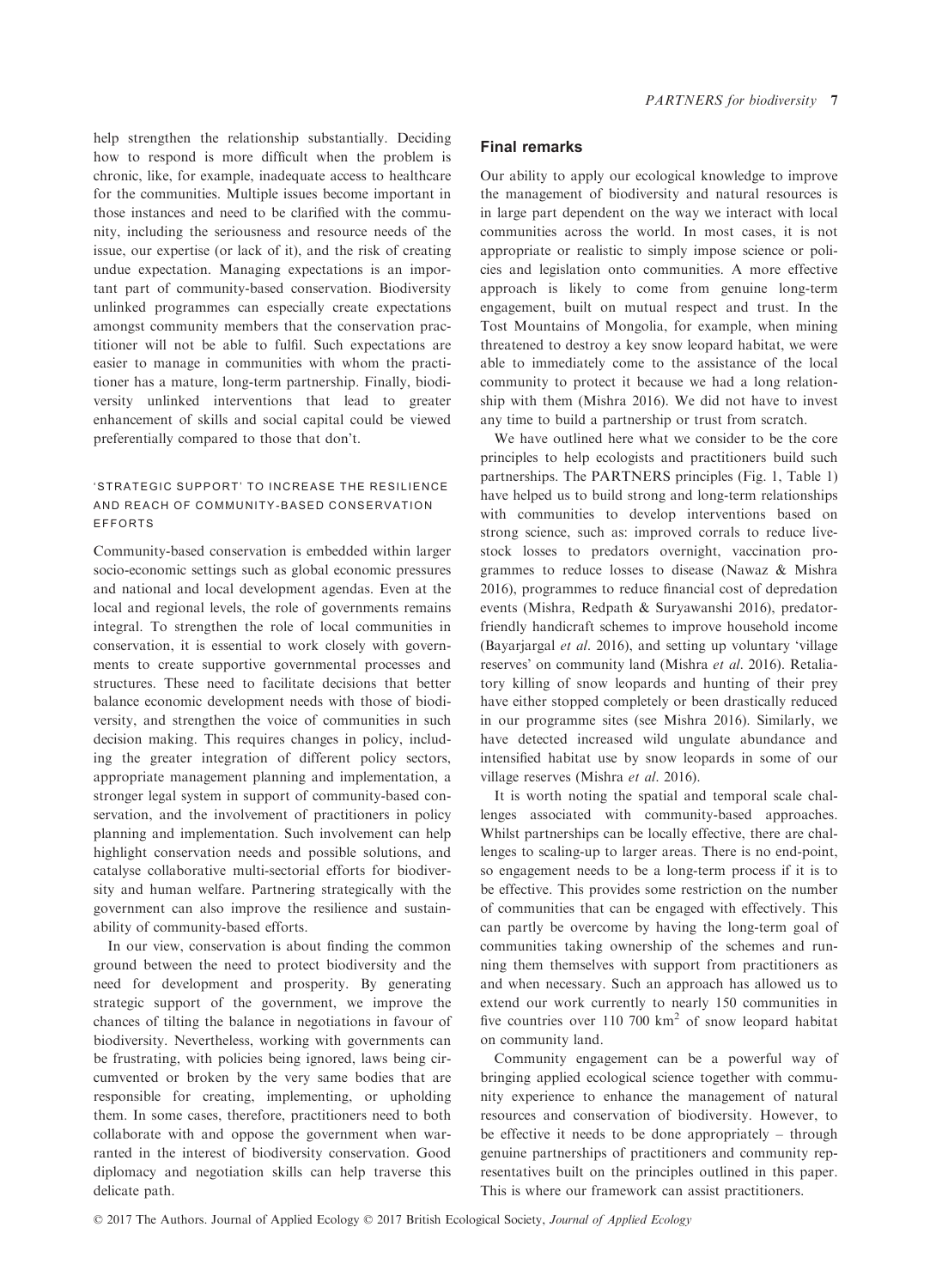## 8 C. Mishra et al.

The PARTNERS principles are a blend of two critical aspects of any community practice – the practical and the ethical – that have universal relevance for biodiversity conservation. They have emerged from long-term (up to 20 years) partnerships with multiple communities in several landscapes across five different countries. Our work sites represent a variety of land uses and cultures. For example, our teams have worked with communities highly influenced by Islam, with strong traditions of hunting and with a religious doctrine that advocates the stewardship and use of wildlife (Bhatia et al. 2016). Elsewhere, our partner communities have been followers of Buddhism that posits the theory of dependent origination and interdependence of life. We have been able to work effectively in both scenarios. Similarly, the range of threats that our programmes have addressed has also been diverse, from traditional retaliatory killing of snow leopards due to livestock predation to emerging and irreversible threats such as mining in snow leopard habitats.

We recommend that in order to have stronger outputs, outcomes, and biodiversity impacts, practitioners consider each of the PARTNERS principles with necessary contextual adaptations while building conservation programmes.

## Authors' contributions

C.M. conceived the ideas and designed the principles with support from B.R. and M.F.; J.Y. and C.M. led the writing of the manuscript with support from S.R. All authors contributed critically to the drafts and gave final approval for publication.

## Acknowledgements

We are grateful to Fred Nelson and the Acacia Conservation Fund for their support for our PARTNERS Initiative. Whitley Fund for Nature has been a long-term supporter of the work that led to this paper and the PARTNERS book. We also thank the Darwin Initiative for funding the project 'Collaborative conflict management for community livelihoods & snow leopard conservation'. The creation of the PARTNERS framework would not have been possible without the long-term work and commitment of our country partner teams, currently led by Agvaantserengiin Bayariargal, Kubanychbek Jumabay-Uulu, Kulbhushansingh Suryawanshi, Lu Zhi, and Muhammad Ali Nawaz.

#### Data accessibility

Data have not been archived because this article does not contain data.

## References

- Agrawal, A. & Gibson, C.C. (1999) Enchantment and disenchantment: the role of community in natural resource conservation. World Development, 27, 629–649.
- Atlee, T., Buckley, S., Godec, J., Harris, R-A., Heierbacher, S., Nurse, L., Pyser, S. & McCallum, S.R. (2009) Core principles for public engagement. Available at: [http://www.thataway.org/files/Expanded\\_Core\\_Princ](http://www.thataway.org/files/Expanded_Core_Principles_Public_Engagement.pdf) [iples\\_Public\\_Engagement.pdf](http://www.thataway.org/files/Expanded_Core_Principles_Public_Engagement.pdf) (accessed 20 April 2017).
- Bayarjargal, A., Cantara, G., Snell Rullman, J, Rutherford, B., Suryawanshi, K.R. & Mishra, C. (2016) Setting up conservation-linked livelihood mechanisms: case study of Snow Leopard Enterprises. The Partners Principles for Community-based Conservation (ed. C. Mishra), pp. 109–

126. Snow Leopard Trust, Seattle, MA, USA. Available at: [https://](https://www.researchgate.net/publication/308888622_The_PARTNERS_Principles_for_Community-Based_Conservation) [www.researchgate.net/publication/308888622\\_The\\_PARTNERS\\_Principles\\_f](https://www.researchgate.net/publication/308888622_The_PARTNERS_Principles_for_Community-Based_Conservation) [or\\_Community-Based\\_Conservation](https://www.researchgate.net/publication/308888622_The_PARTNERS_Principles_for_Community-Based_Conservation) (accessed 28 April 2017).

- Berkes, F. (2004) Rethinking community-based conservation. Conservation Biology, 18, 621–630.
- Bhatia, S., Redpath, S.M., Suryawanshi, K. & Mishra, C. (2016) The relationship between religion and attitudes toward large carnivores in Northern India. Human Dimensions of Wildlife, 22, 30–42.
- Chan, K.M.A., Pringle, R.M., Ranganathan, J. et al. (2007) When agendas collide: human welfare and biological conservation. Conservation Biology, 21, 59–68.
- Child, B. & Barnes, G. (2010) The conceptual evolution and practice of community-based natural resource management in southern Africa: past, present and future. Environmental Conservation, 37, 283–295.
- Cohen, J.R. (2001) When people are the means: negotiating with respect. Georgetown Journal of Legal Ethics 14, 739–802
- Colman, A.M. (1999) Game Theory and its Applications in the Biological and Social Sciences. International Series in Social Psychology. Routledge, London, UK.
- Dudley, N. (ed.) (2008) Guidelines for Applying Protected Area Management Categories. IUCN, Gland, Switzerland.
- Duffy, R. (2010) Nature Crime : How We're Getting Conservation Wrong. Yale University Press, New Haven, CT, USA.
- Fabricius, C. (2004) The fundamentals of community-based natural resource management. Rights, Resources and Rural Development: Community-based Natural Resource Management in Southern Africa (eds C. Fabricius, E. Koch, H. Magome & S. Turner), pp. 3–43. Earthscan, London, UK.
- Fisher, R., Ury, W.L. & Patton, B. et al. (1991) Getting to Yes: Negotiating Agreement Without Giving In. Random House Business Books, London, UK.
- Gambrill, E. (2012) Social Work Practice: A Critical Thinker's Guide. Oxford University Press, New York, NY, USA.
- Gerdes, K.E. & Segal, E. (2011) Importance of empathy for social work practice: integrating new science. Social Work, 56, 141–148.
- Gruber, J.S. (2010) Key principles of community-based natural resource management: a synthesis and interpretation of identified effective approaches for managing the commons. Environmental Management, 45, 52–66.
- Habel, J.C., Gossner, M.M., Meyer, S.T., Eggermont, H., Lens, L., Dengler, J. & Weisser, W.W. (2013) Mind the gaps when using science to address conservation concerns. Biodiversity and Conservation, 22, 2413–2427.
- Hulme, P.E. (2011) Practitioner's perspectives: introducing a different voice in applied ecology. Journal of Applied Ecology, 48, 1–2.
- Jones, L. & Wells, K. (2007) Strategies for academic and clinician engagement in community-participatory partnered research. JAMA, 297, 407– 410.
- Karp, D.G. (1996) Values and their effect on pro-environmental behavior. Environment and Behavior, 28, 111–133.
- Li, J., Wang, D., Yin, H. et al. (2014) Role of Tibetan Buddhist monasteries in snow leopard conservation. Conservation Biology, 28, 87–94.
- Madhusudan, M.D. & Mishra, C. (2003) Why big, fierce animals are threatened: conserving large mammals in densely populated landscapes. Battles Over Nature: The Science and Politics of Conservation in India (eds V. Saberwal & M. Rangarajan), p. 3155. Permanent Black, New Delhi, India.
- Mishra, C. (2016) The Partners Principles for Community-based Conservation. Snow Leopard Trust, Seattle, WA, USA. ISBN: 978-0-9773753-1-8. Available at: [https://www.researchgate.net/publication/308888622\\_The\\_](https://www.researchgate.net/publication/308888622_The_PARTNERS_Principles_for_Community-Based_Conservation) [PARTNERS\\_Principles\\_for\\_Community-Based\\_Conservation](https://www.researchgate.net/publication/308888622_The_PARTNERS_Principles_for_Community-Based_Conservation) (accessed 28 April 2017).
- Mishra, C., Allen, P., McCarthy, T.O.M., Madhusudan, M.D., Bayarjargal, A. & Prins, H.H. (2003) The role of incentive programs in conserving the snow leopard. Conservation Biology, 17, 1512–1520.
- Mishra, C., Bhatnagar, Y.V., Trivedi, P., Timbadia, R., Bijoor, A., Namgail, T. & Prins, H.H.T. (2016) The role of village reserves in revitalizing the natural prey base of the snow leopard. Snow Leopards: Biodiversity of the World: Conservation from Genes to Landscapes (eds T. McCarthy & D. Mallon), pp. 184–195. Elsevier Academic Press, Amsterdam, The Netherlands.
- Mishra, C., Redpath, S.R. & Suryawanshi, KS. (2016) Livestock predation by snow leopards: conflicts and the search for solutions. Snow Leopards: Biodiversity of the World: Conservation from Genes to Landscapes (eds T. McCarthy & D. Mallon), pp. 59–67. Elsevier Academic Press, Amsterdam, The Netherlands.